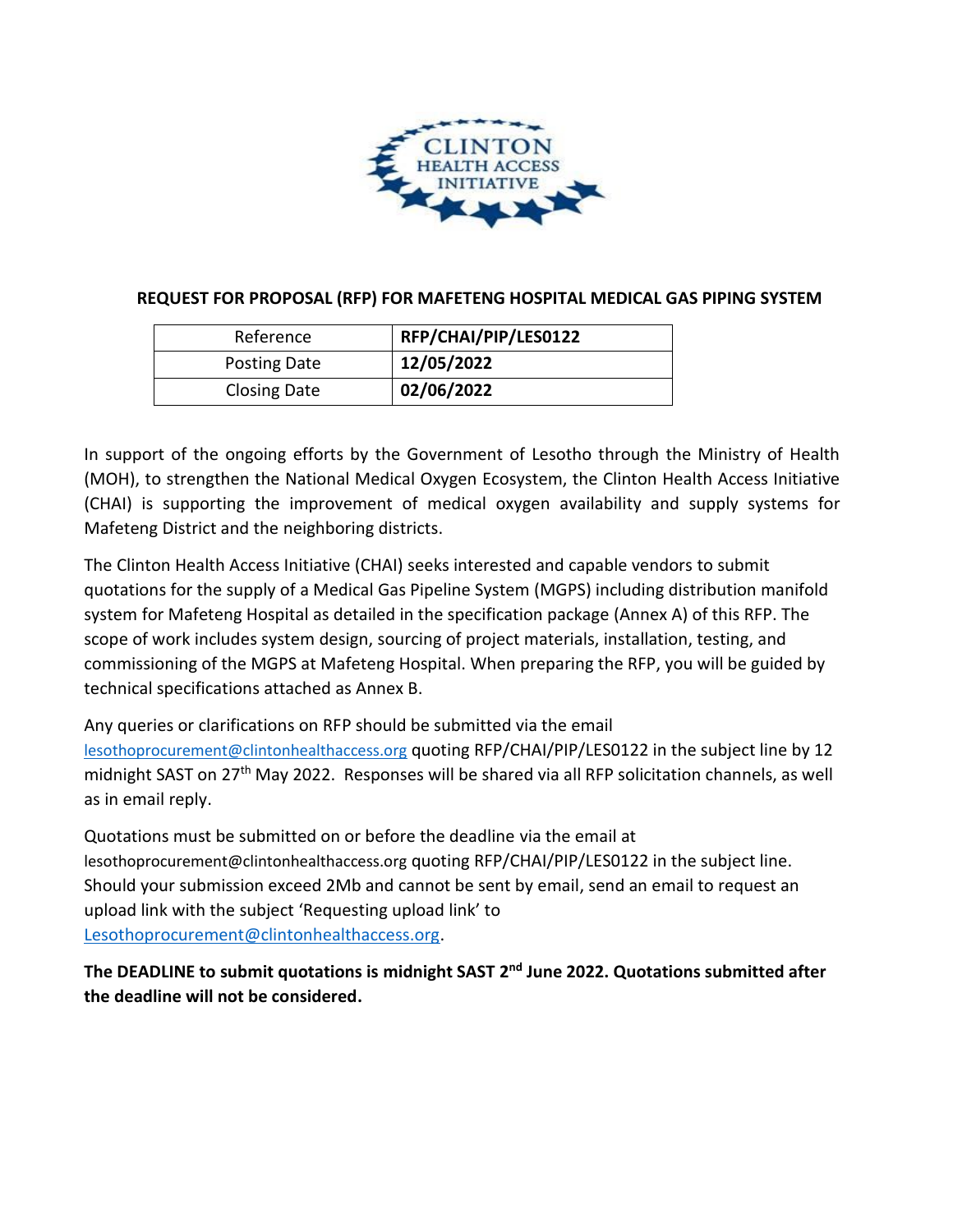## Terms and conditions

| <b>Delivery Terms</b><br>[INCOTERMS 2020]                                                                    | <b>DAP</b>                                                                                                                                                                                                                                                                                                                                                                                                                               |  |  |
|--------------------------------------------------------------------------------------------------------------|------------------------------------------------------------------------------------------------------------------------------------------------------------------------------------------------------------------------------------------------------------------------------------------------------------------------------------------------------------------------------------------------------------------------------------------|--|--|
| Customs clearance and Duties of Material, if<br>needed, shall be done by:                                    | CHAI in coordination and cooperation with vendor                                                                                                                                                                                                                                                                                                                                                                                         |  |  |
| Project site                                                                                                 | Mafeteng Regional Hospital<br>PO Box 16<br>Mafeteng, Lesotho                                                                                                                                                                                                                                                                                                                                                                             |  |  |
| Project duration                                                                                             | Scope of project must not exceed 45 days from date of<br>award                                                                                                                                                                                                                                                                                                                                                                           |  |  |
| Preferred Currency of Quotation                                                                              | <b>United States Dollars (Euro accepted)</b>                                                                                                                                                                                                                                                                                                                                                                                             |  |  |
| Warranty                                                                                                     | 5 years (Annex B)                                                                                                                                                                                                                                                                                                                                                                                                                        |  |  |
| Deadline for the Submission of Quotation                                                                     | 02/06/2022                                                                                                                                                                                                                                                                                                                                                                                                                               |  |  |
| All documentations, including catalogs,<br>instructions, and operating manuals, shall be in this<br>language | <b>English</b>                                                                                                                                                                                                                                                                                                                                                                                                                           |  |  |
| Documents to be submitted                                                                                    | Product information and Vendor detail (Annex A)<br>1.<br>Technical specifications (Annex B)<br>2.<br>Legal Documentation (Business Registration and Tax<br>3.<br>Clearance) to operate in Home Country applicable to<br>both local and international supplier, Business<br>Registration, Tax Certificate (This is in addition to<br>completed vendor details in Annex A) If documents<br>are not in English, please provide translation. |  |  |
| <b>Payment Terms</b>                                                                                         | 100 % after supply and inspection preferred but other terms<br>can be negotiated                                                                                                                                                                                                                                                                                                                                                         |  |  |
| <b>Liquidated Damages</b>                                                                                    | 1% of total contract amount for each day of delay and<br>maximum of 30 days after which contract will be<br>terminated.                                                                                                                                                                                                                                                                                                                  |  |  |
| <b>Evaluation Criteria</b>                                                                                   | 1. Technical responsiveness/Full compliance to<br>requirements and lowest evaluated price<br>2. Acceptance of project period<br>3. Full acceptance of the PO/Contract General Terms and<br>Conditions                                                                                                                                                                                                                                    |  |  |
| Type of Contract to be Signed                                                                                | Purchase Order                                                                                                                                                                                                                                                                                                                                                                                                                           |  |  |
| Special conditions of Contract                                                                               | Failure to comply with delivery date above shall be a basis<br>for cancellation. Forfeiture of bid security if submitted with<br>the bids if applicable. CHAI reserves the right to select any<br>supplier                                                                                                                                                                                                                               |  |  |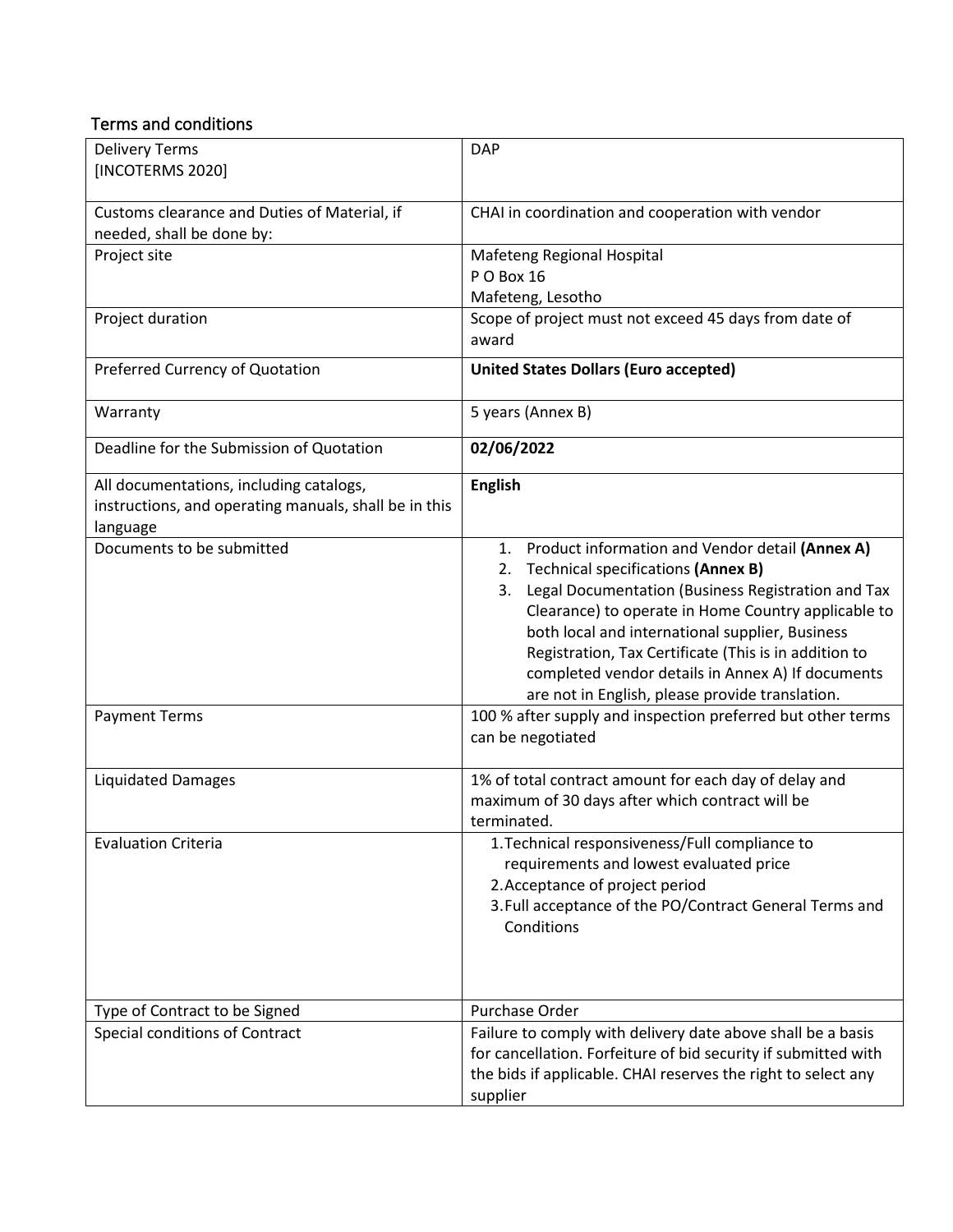| Proposal validity                        | 90 days                                                               |  |
|------------------------------------------|-----------------------------------------------------------------------|--|
| <b>Conditions for Release of Payment</b> | Passing Inspection/Verification of Supplies                           |  |
|                                          | Written Acceptance of Goods based on full compliance with             |  |
|                                          | RFP requirements by the end user                                      |  |
| Annexes to this RFP                      | $\boxtimes$ Product quantities, vendor details, and delivery location |  |
|                                          | (Annex A)                                                             |  |
|                                          | $\boxtimes$ Technical specification (Annex B)                         |  |

## Annex A: Products information, vendor details, and shipping requirements

Products information and delivery location is found in sheets 1 and sheet 2 of Annex A. Vendors will submit [a BOQ with an itemized list of pipeline components as per the table below](https://3cdmh310dov3470e6x160esb-wpengine.netdna-ssl.com/wp-content/uploads/2022/05/Annex-A-Product-information-and-timelines_Mafeteng.xlsx) [via this link Product Information](https://clintonhealth.box.com/s/0d3jvyk9m6dv8ywbbnyduj62oub7qvlk) [and Vendor details](https://clintonhealth.box.com/s/0d3jvyk9m6dv8ywbbnyduj62oub7qvlk) download the excel sheet, complete, and include in your application. If you are unable to access this link, please contact us via **Lesothoprocurement@clintonhealthaccess.org** and we will email the documents to you.

| SN             | Item Description                      | Unit     | Quantity          |              |
|----------------|---------------------------------------|----------|-------------------|--------------|
|                |                                       |          | Mafeteng Hospital | Total        |
| $\mathbf{1}$   | Automatic oxygen<br>manifold system*  | Set      |                   |              |
| $1.1\,$        | 2x4 manifold                          | Pieces   | $\mathbf{1}$      | $\mathbf{1}$ |
| $\overline{2}$ | <b>Medical Gas Terminal</b><br>Units* | Pieces   | 184               | 184          |
| 3              | Area Alarm Unit                       | Pieces   |                   |              |
| 4              | Zone Service Units                    | Pieces   |                   |              |
| 5              | <b>Master Alarm Units</b>             | Pieces   |                   |              |
| 6              | Medical copper pipe                   |          |                   |              |
| 6.1            | Dia. 12mm                             | Meter    |                   |              |
| 6.2            | Dia. 15mm                             | Meter    |                   |              |
| 6.3            | Dia. 22mm                             | Meter    |                   |              |
| 6.4            | Dia. 28mm                             | Meter    |                   |              |
| 6.5            | Dia. 35mm                             | Meter    |                   |              |
| $\overline{7}$ | Support structure                     | Lump sum |                   |              |
| 8              | Copper fittings and<br>accessories    | Lump sum |                   |              |